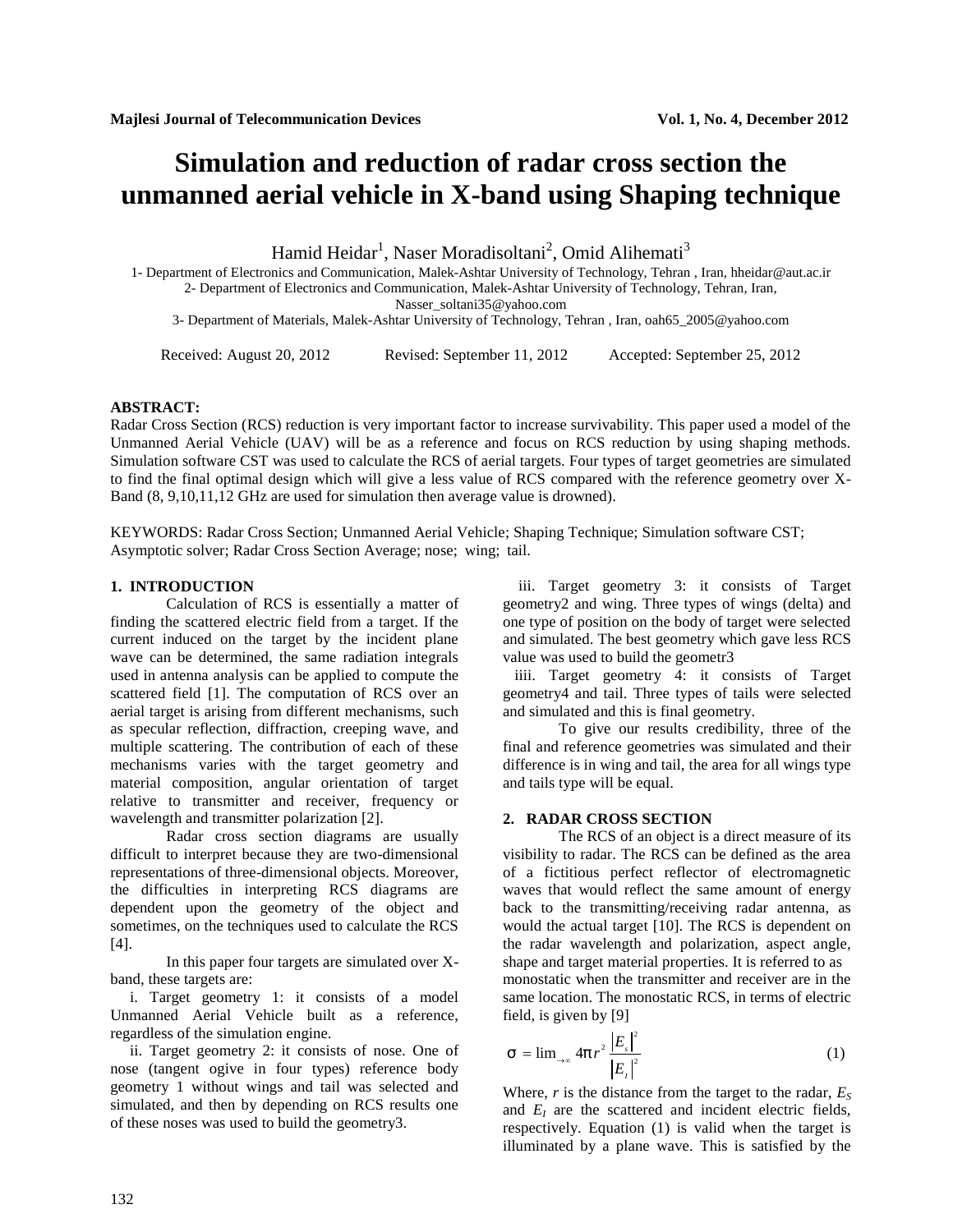far-field approximation, i.e., when the object is located

at a distance at least  $r = \frac{2D^2}{r}$  where *D* is the largest were perfor- $\}$  $=\frac{1}{\sqrt{2}}$  where *D* is the largest

dimension of the object. Due to the large range of RCS values, a logarithmic power scale is used with the *R* 

$$
\mathsf{t}_{L} = 10 \log_{10} \left( \frac{\mathsf{t}}{\mathsf{t}_{R}} \right) = 10 \log_{10} \left( \frac{\mathsf{t}}{1} \right) \tag{2}
$$

# **3. SOFTWARE SIMULATION**

The software CST was used for simulation because it has hybrid method transient solver (T solver), integral equation solver (I-solver), which is hybrid between High frequency techniques and Numerical methods [5]. It should be mentioned that all of the RCS data are normalized to the maximum value. High frequency techniques, such as T-solver, I-solver have been successfully applied to RCS modeling in optical region [6]. The main difficulty for RCS prediction of complex targets using high-frequency techniques is computation of surface and line integrals over an arbitrary shape [7].

Numerical methods, such as method of moments I-solver and T-solver techniques are powerful RCS simulators applicable in resonance but these methods need huge RAM for large target over high frequency like X-band, So the Asymptotic solver(A solver) method that requires less RAM than the T solver and I-solver are used in this paper.

#### **3.1 Target Geometry 1**

Target geometry consists of a model for unmanned aerial vehicle built as the reference geometry is considered. Figure. 1 show target geometry 1.



**Fig. 1**. Target geometry 1

Figure. 2 shows the RCS average value of target geometry1 over X-band .The RCS computations were performed at:  $\theta$ = 135<sup>0</sup> and  $\varphi$  = 0:360<sup>0</sup> with 1<sup>0</sup>

steps.



**Fig. 2**. a) Average value of radar cross section at four angular sectors geometry1 over X-Band, b) Normalized RCS to maximum value (polar mode)

#### **3.2 Target Geometry 2**

Target geometry consists of nose. In all of the following nosecone shape equations, *L* is the overall length of the nosecone, and  $\boldsymbol{R}$  is the radius of the base **3.2 Target Geometry 2**<br> **3.2 Target Geometry 2**<br>
Target geometry consists of nose. In all of the<br>
following nosecone shape equations, *L* is the overall<br>
length of the nosecone, and *R* is the radius of the base<br>
of the

$$
y = \sqrt{\dots^2 - (x - l)^2} + (R - \dots) \quad \text{where } \dots = \frac{R^2 + L^2}{2R} \tag{3}
$$

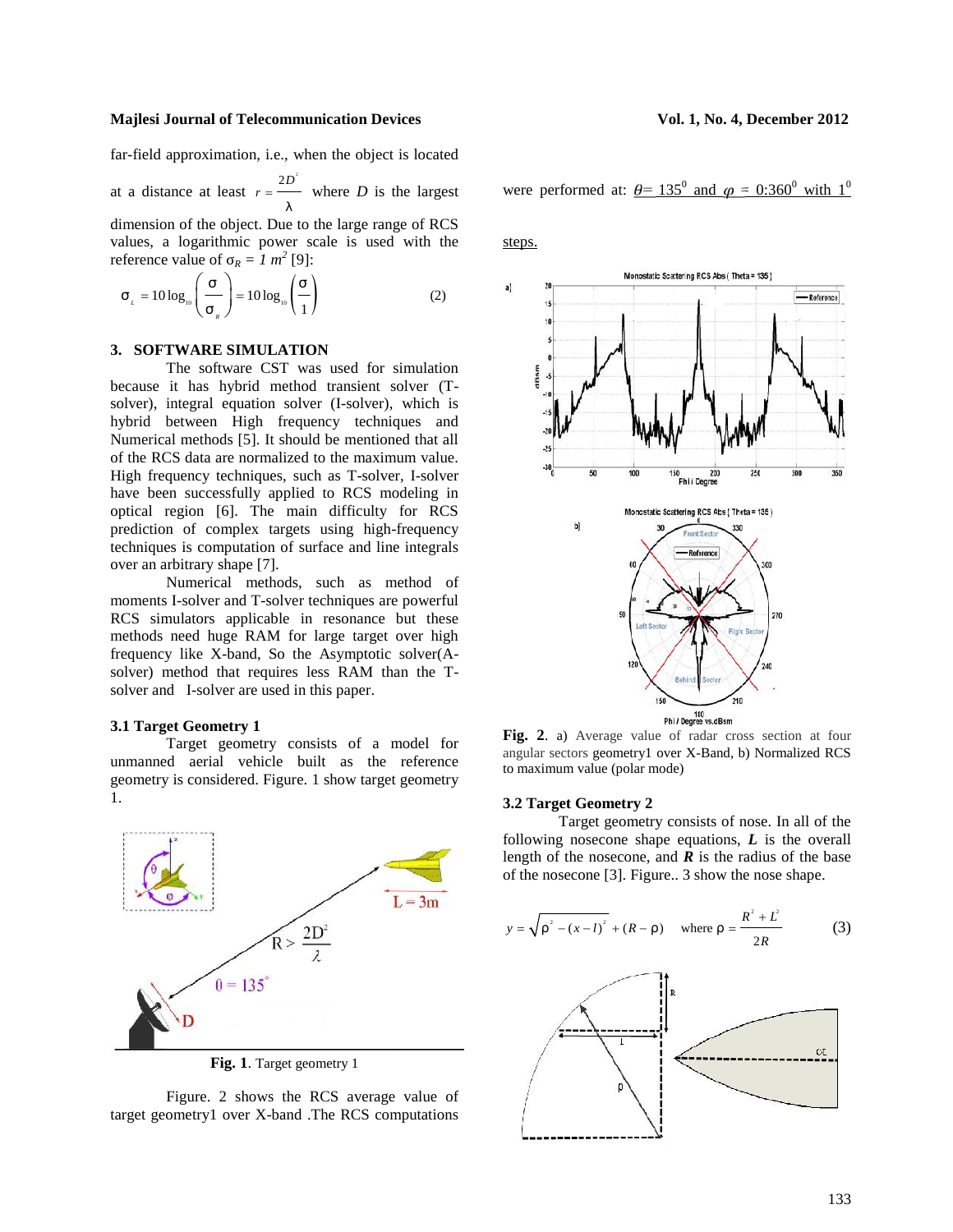# **Fig. 3**. nose shape(ogive)

Figure. 4 shows three type of model1 the difference between those three types is nose we select Target 2-3.



**Fig. 4**. Target geometry 2

Shows the RCS value of target geometry1 over X-band. The RCS computations were performed

at:  $\theta$  = 135<sup>°</sup> and  $\varphi$  = 0:360<sup>°</sup> with 1<sup>°</sup> steps.





**Fig. 5**. a) Average value of radar cross section at four angular sectors geometry2 over X-Band, b) Normalized RCS to maximum value (polar mode).

Table 1 shows the RCS average value of geometry2 over X-band and average over four types of target geometries , we can find from Table1, the best average RCS value is by using target 2-3.

**Table1**: The RCS average value of Geometry1 over X-Band

 $(\theta = 135^{\circ})$ 

| Geometry2         | $= 135^0$<br><b>RCS</b> Average (dBsm) for |                               |                                |                                          |                                         |  |
|-------------------|--------------------------------------------|-------------------------------|--------------------------------|------------------------------------------|-----------------------------------------|--|
|                   | <b>Total</b><br>average                    | $\varphi$ =                   | $\varphi$ =                    | $\varphi$ =                              | $\varphi =$                             |  |
|                   |                                            | $315:45^0$<br>Front<br>sector | $45:135^{0}$<br>Left<br>sector | $135:225^{0}$<br><b>Behind</b><br>sector | $225:315^{0}$<br><b>Right</b><br>sector |  |
| <b>Target 2-1</b> | $-17.52$                                   | $-22.26$                      | $-0.37$                        | $-13.31$                                 | $-11.04$                                |  |
| Target 2-2        | $-19.61$                                   | $-29.75$                      | $-0.65$                        | $-13.31$                                 | $-11.04$                                |  |
| Target 2-3        | $-21.00$                                   | $-30.00$                      | $-3.07$                        | $-13.31$                                 | $-11.04$                                |  |

# **3.3 Target Geometry 3**

Target geometry 3 consist of target geometry 2 and wings. There are three main types of wings: Delta. For comparison, the area for all wings type will be equal. Figure. 6 show those types.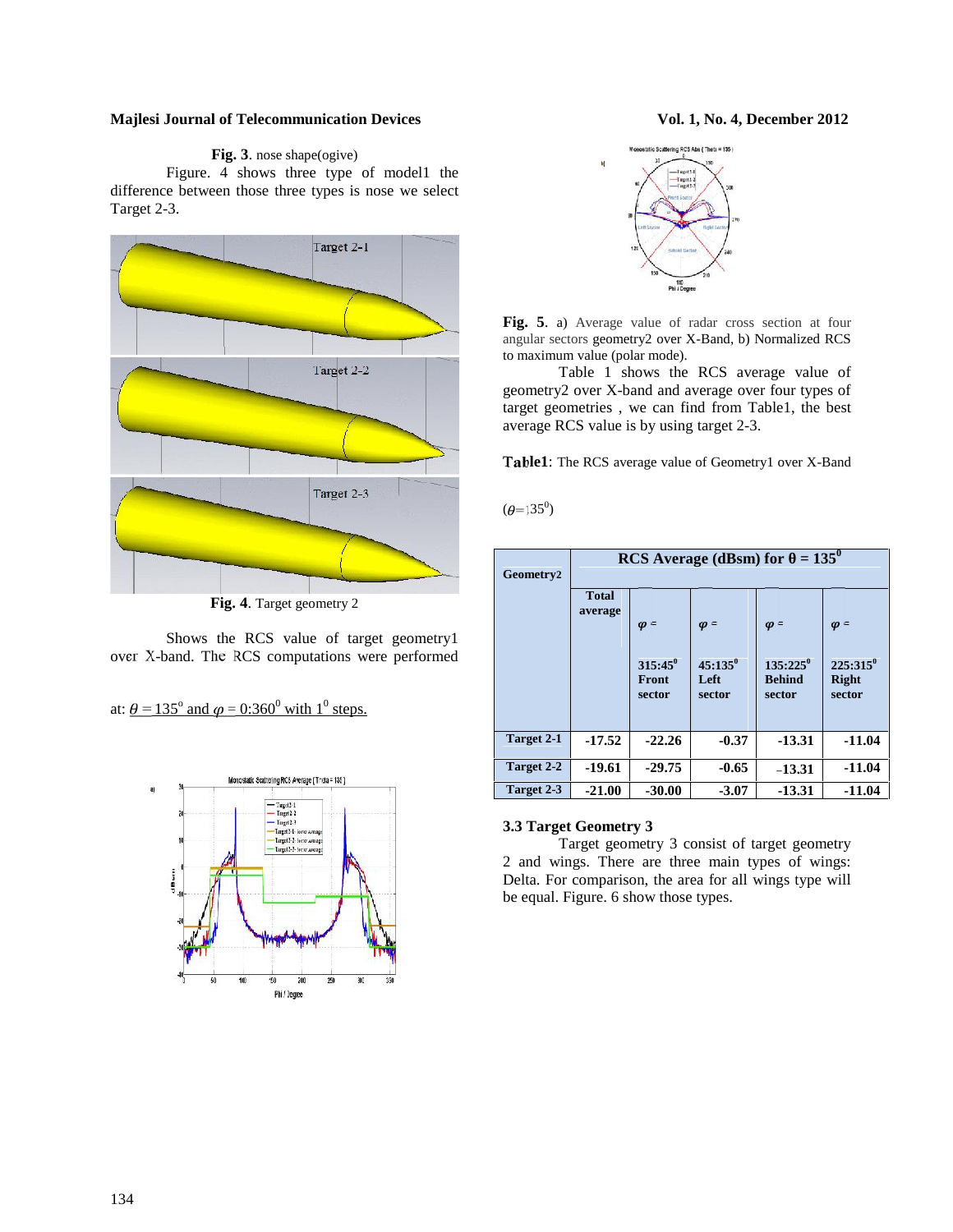

**Fig. 6**. Target geometry 3

Figure. 7 show consecutively the RCS average value of target geometry3-Delta RCS over X-band. The

RCS computations were performed at:  $\theta = 135^{\circ}$  and

 $= 0.360^{\circ}$  with  $1^{\circ}$  steps.



 $\mathbf{a}$ 

**Fig. 7**.a) The RCS average value of target geometry 3 over X-Band. b) Normalized RCS to maximum value (polar mode)

Table 2 shows the RCS average value of geometry 3 over X-band and average over four angular sectors, we can find from Table1, the best average RCS value is by using target 3-3.

| Table2: The RCS average value of Geometry2 over X-Band |  |
|--------------------------------------------------------|--|
| and over four angular sectors $( = 135^0)$ .           |  |

| <b>Geometry</b> | $= 135^{0}$<br><b>RCS</b> Average (dBsm) for |                                              |                                             |                                                       |                                                      |
|-----------------|----------------------------------------------|----------------------------------------------|---------------------------------------------|-------------------------------------------------------|------------------------------------------------------|
| 3               | <b>Total</b><br>averag<br>e                  | $\varphi$ =<br>$315:45^0$<br>Front<br>sector | $\varphi =$<br>$45:135^0$<br>Left<br>sector | $\varphi$ =<br>$135:225^0$<br><b>Behind</b><br>sector | $\varphi$ =<br>$225:315^0$<br><b>Right</b><br>sector |
| Target 3-1      | $-16.21$                                     | $-24.33$                                     | $-1.52$                                     | $-9.09$                                               | $-10.21$                                             |
| Target 3-2      | $-16.85$                                     | $-24.90$                                     | $-2.69$                                     | $-9.09$                                               | $-10.12$                                             |
| Target 3-3      | $-17.04$                                     | $-25.87$                                     | $-2.80$                                     | $-9.23$                                               | $-10.33$                                             |

#### **3.4 Target Geometry 4**

Target geometry 4 consists of target geometry 3 and Tail. There are many shapes and types of tail but we select three type, two consist of two parts and other one part so we will get three UAV types, Figure. 10 show those three types.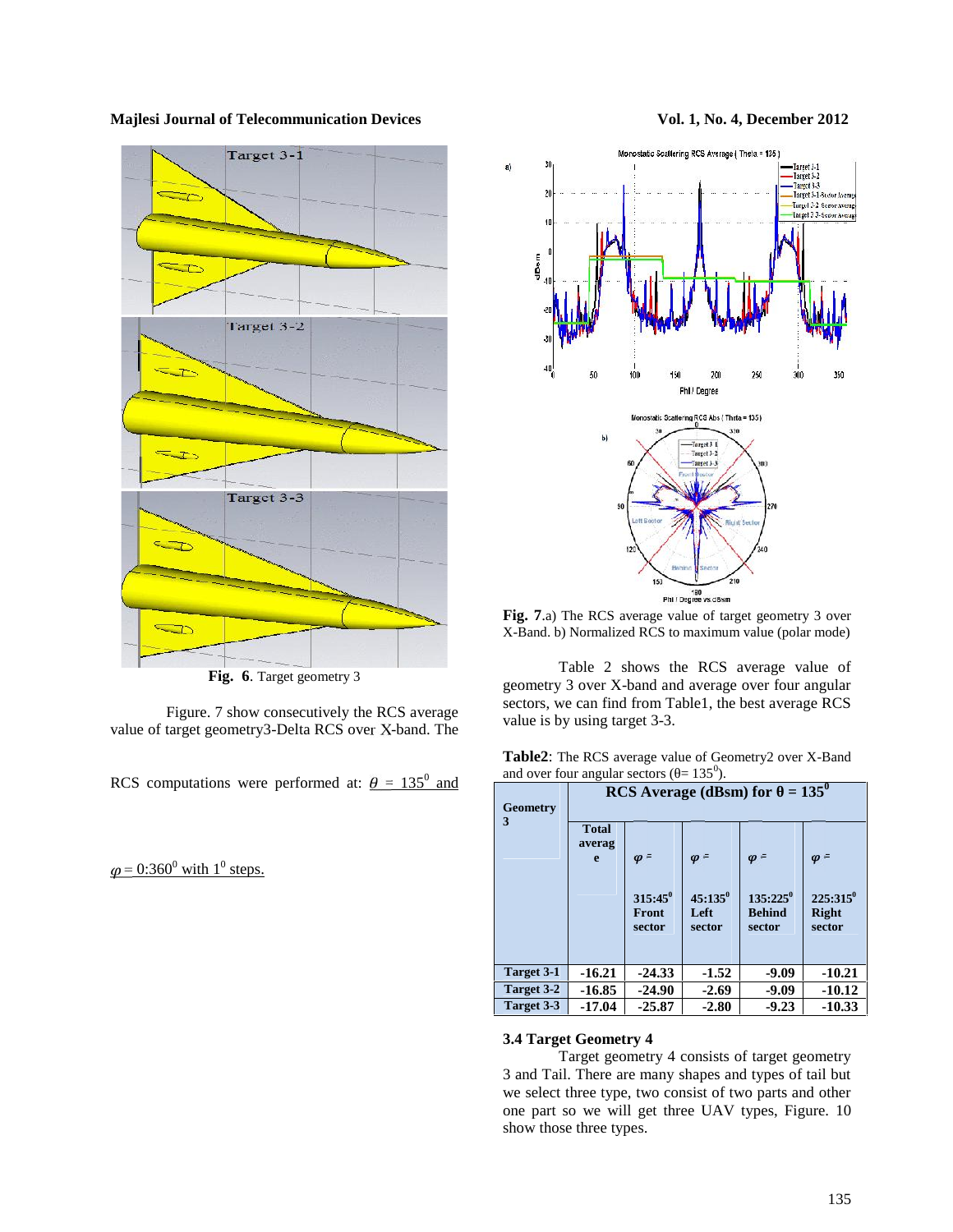

**Fig. 8**. Target geometry 4

Figure. 9 shows the RCS average value of target geometry 3 over X-band .The RCS computations

were performed at:  $\theta = 135^{\circ}$  and  $\varphi = 0$ : 360<sup>°</sup> with 1<sup>°</sup>

steps



**Fig. 9**. a) Average value of radar cross section at four angular sectors geometry4 over X-Band, b) Normalized RCS

to maximum value (polar mode)

Table 3 shows the RCS average value of geometry 4 over X-Band and average over four angular sectors, we can find from Table3, the best average RCS value is by using target 3-4.

| Danu and over four angular sectors $(1 - 133)$ . |                                              |                                              |                                             |                                                       |                                                      |
|--------------------------------------------------|----------------------------------------------|----------------------------------------------|---------------------------------------------|-------------------------------------------------------|------------------------------------------------------|
| <b>Geometry</b>                                  | $= 135^{0}$<br><b>RCS</b> Average (dBsm) for |                                              |                                             |                                                       |                                                      |
| 4                                                | <b>Total</b><br>averag<br>e                  | $\varphi$ =<br>$315:45^0$<br>Front<br>sector | $\varphi$ =<br>$45:135^0$<br>Left<br>sector | $\varphi$ =<br>$135:225^0$<br><b>Behind</b><br>sector | $\varphi$ =<br>$225:315^0$<br><b>Right</b><br>sector |
| Target 4-1                                       | $-16.60$                                     | 24.72                                        | $-2.22$                                     | $-9.14$                                               | $-9.23$                                              |
| Target 4-2                                       | $-16.33$                                     | $-24.52$                                     | $-2.90$                                     | $-8.98$                                               | $-10.12$                                             |
| Target 4-3                                       | $-17.1$                                      | $-25.50$                                     | $-2.85$                                     | $-9.20$                                               | $-10.16$                                             |

| <b>Table 3:</b> The RCS average value of Geometry 4 over X- |  |
|-------------------------------------------------------------|--|
| Band and over four angular sectors $( = 135^0)$ .           |  |

#### **4. Geometry 4 Compares the Results with Reference**

Reference: it consists of nose (ogive), wing (SemDelta) and tail with one part.

Target 4-3: this type is final model, it consists of nose (ogive), wing (Delta) and tail with two parts.

Figure.. 10 shows the RCS average value of target geometry 4 (Target 4-3) and geometry reference over X- band .The RCS computations were performed at:

 $= 135$  and  $\varphi = 0$ : 360<sup>0</sup> with 1<sup>0</sup> step.